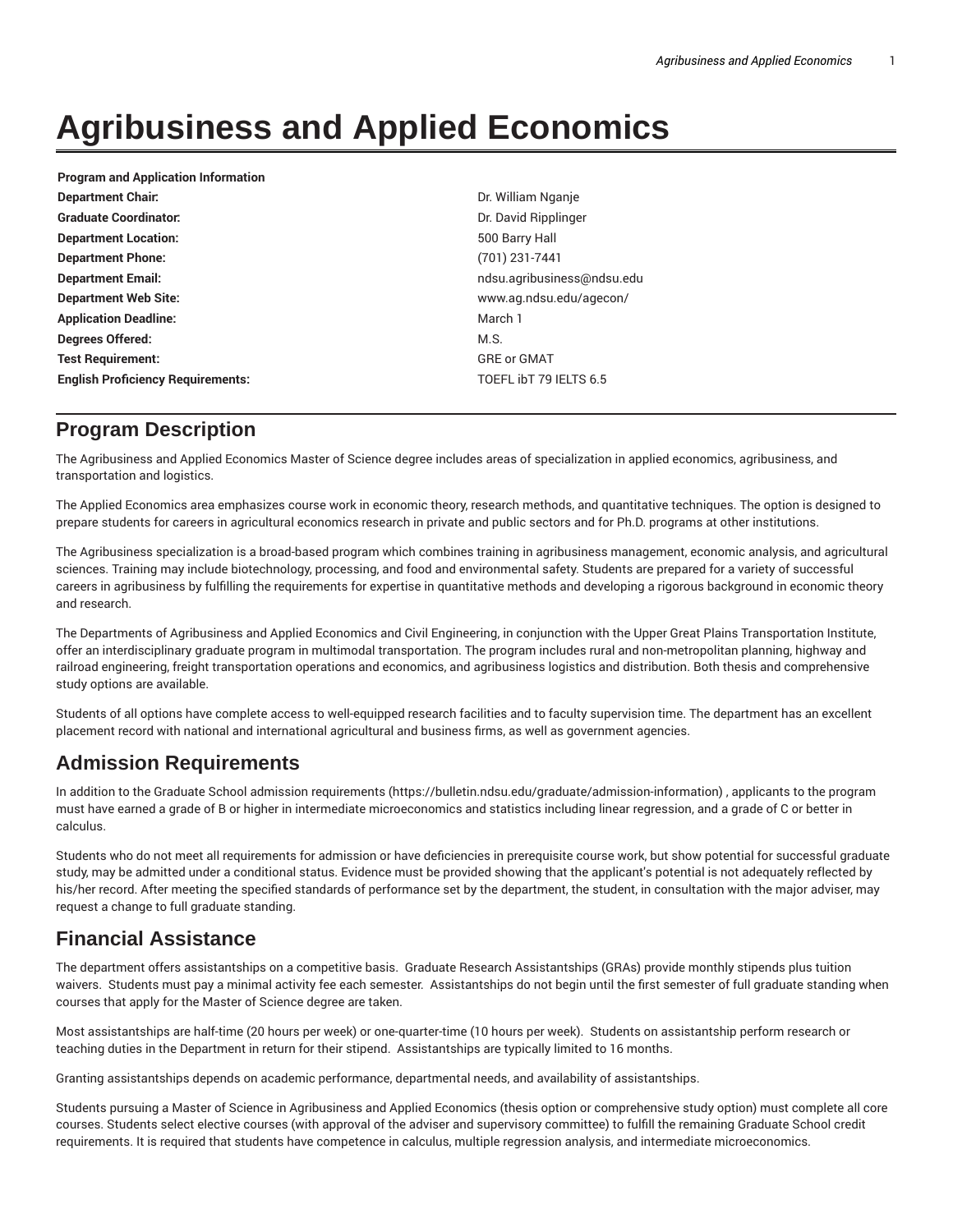# **M.S. in Agribusiness and Applied Economics**

### **Required**

| <b>AGEC 701</b> | Research Philosophy                      |              |
|-----------------|------------------------------------------|--------------|
| ECON 710        | <b>Advanced Econometrics</b>             | $\mathbf{3}$ |
| AGEC 739        | Analytical Methods for Applied Economics | 3            |
| <b>AGEC 741</b> | <b>Advanced Microeconomics</b>           | $\mathbf{3}$ |
| <b>AGEC 797</b> | Master's Paper                           | $1 - 10$     |
| or AGEC 798     | Master's Thesis                          |              |

### **Thesis Option**

- Minimum of 16 credits of approved graduate-level course work
- 6 to 10 credits of AGEC 798 (Thesis)
- Minimum of 30 credits of course work and thesis credits

### **Comprehensive Study Option**

- Minimum of 7 credits of quantitative courses (including ECON 610, ECON 710, AGEC 739, AGEC 711 or other approved quantitative courses)
- Minimum of 21 credits of approved graduate-level course work
- 2 to 4 credits of AGEC 797 (Comprehensive Study)
- Minimum of 30 credits of course work and comprehensive study credits

#### **Caton, James, Ph.D**.

George Mason University, 2016 Research Interests:Entrepreneurship Agent-based Computational Economics, Market Process Theory, Monetary Economics

#### **Nganje, William, Ph.D.**

University of Illniois at Urbana-Champaign, 1999 Research Interests: Agriculturel Finance, Food Safety Economics

#### **Erik Hanson, Ph.D.**

University of Minnesota, 2016 Research Interests: Agricultural Finance, Farm Management, Marketing and Production Economics

#### **Robert Hearne, Ph.D.**

University of Minnesota, 1995 Research Interests: Natural Resource and Environmental Economics

**Jeremy Jackson, Ph.D.** Washington University in St. Louis, 2008 Research Interests: Microeconomics, Political Economy, Public Finance

#### **Siew Hoon Lim, Ph.D.**

University of Georgia, 2005 Research Interests: Production Economics, Transportation, Industrial Organization

#### **Dragan Miljkovic, Ph.D.**

University of Illinois, 1996 Research Interests: Agricultural Prices, International Trade, Agricultural and Food Marketing and Policy

#### **Frayne Olson, Ph.D.**

University of Missouri, 2007

Research Interests: Crop Marketing Strategies, Crop Supply Chain Management, Agricultural Contracting, Agricultural Risk Management

**Timothy Petry, M.S.** North Dakota State University, 1973 Research interests: Livestock Marketing

#### **David Ripplinger, Ph.D.**

North Dakota State University, 2011 Research Interests: Production Economics and Marketing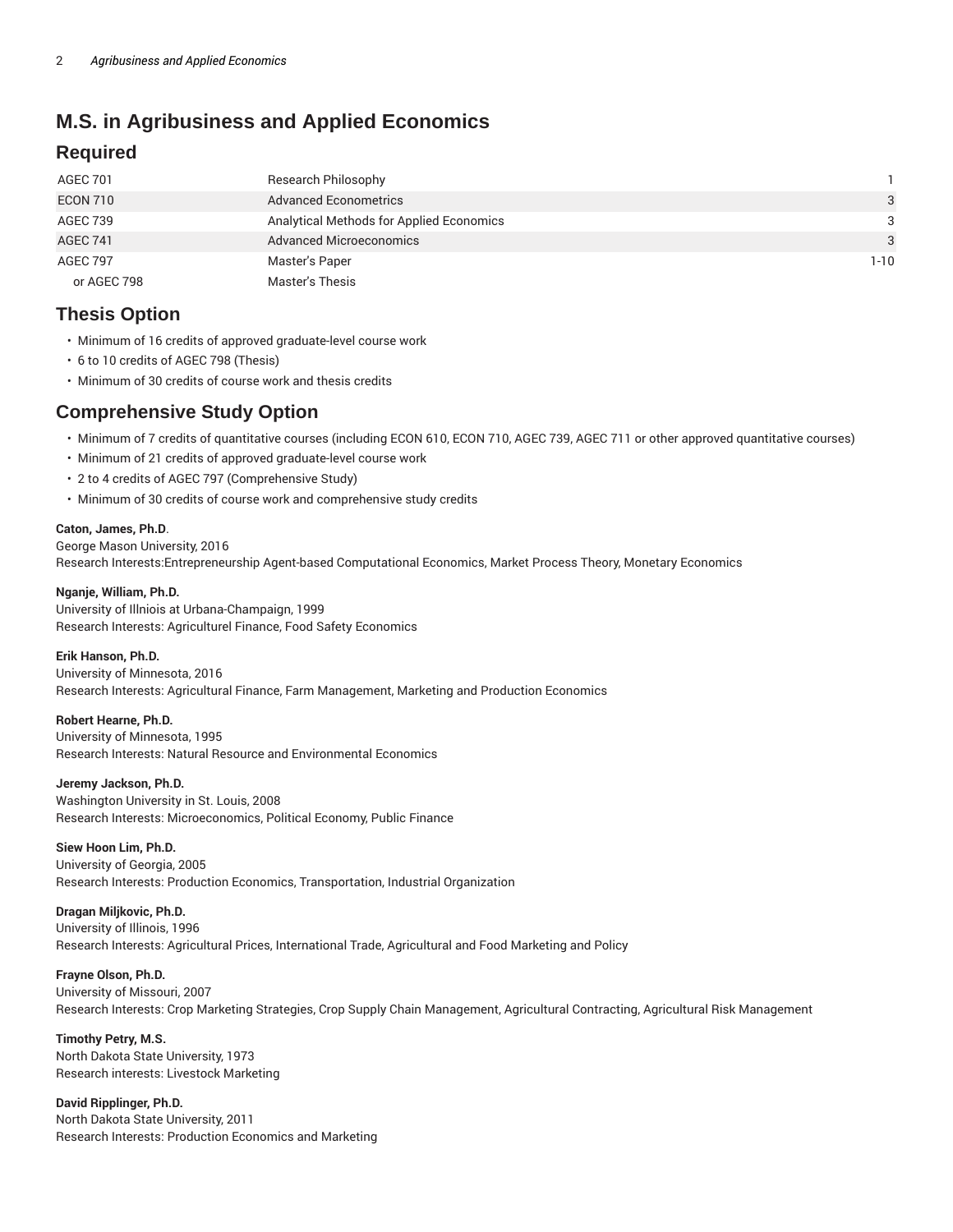#### **David Roberts, Ph.D.**

Oklahoma State University, 2009 Research Interests: Natural Resource and Environmental Economics, Econometrics, Production Agriculture

**David M. Saxowsky, J.D.**

The Ohio State University, 1979 Research Interests: Agricultural Law

**Saleem Shaik, Ph.D.** University of Nebraska, 1998 Research Interests: Agriculture Policy and Risk Management, Agriculture Production Economics

**Anupa Sharma, Ph.D.** Virginia Polytechnic Institute and State University, 2016 Research Interests: Economics, Agriculture Business and Management

**Cheryl J. Wachenheim, Ph.D.** Michigan State University, 1994 Research Interests: Agribusiness

**Tom Wahl, Ph.D.** Iowa State University, 1989 Research Interests: International Marketing and Trade, Agricultural Trade Policy, Marketing and Price Analysis

**William W. Wilson, Ph.D.** University of Manitoba, 1980 Research Interests: Commodity Marketing, Agribusiness, Industrial Organization

#### **Lei Zhang, Ph.D.**

#### University of Texas at Dallas, 2011

Research Interests: Applied Econometrics, Macroeconomics and Monetary Economics, Regional and Urban Economics

An accelerated Master of Science program is available for students currently enrolled in the undergraduate economics, agricultural economics, and agribusiness programs at North Dakota State University. Students will be required to complete 30 credits consisting of 16 graduate-level didactic credits (600/700 level), maintain a graduate GPA of 3.0, and complete a thesis or paper.

Nine (9) of the didactic credits can be used to meet the requirement for the B.S. degree. Graduate stipend or assistantship will not be provided until B.S. degree is granted. However, students are eligible for hourly funding (i.e., time slip) if available at any time after being accepted into the accelerated MS program. Upon completion of the B.S. degree requirement, students are eligible for assistantships pending availability. Differential tuition applies. Graduate tuition rates will apply to graduate level courses while undergraduate tuition applies to undergraduate courses.

### **Eligibility and Admission**

A Combined/Accelerated Degree Program Declaration form (https://www.ndsu.edu/fileadmin/academics/forms/accelerated.pdf) is required and should be submitted before a student's senior year.

At the time of application, the student:

- Must have completed at least 60 credits towards their B.S. degree before conditional admission.
- Must have completed at least 30 credits at NDSU before conditional admission.
- Must have a cumulative GPA of 3.5 at NDSU to be eligible for conditional admission.
- Must have completed intermediate microeconomics (ECON 341) with a grade of B or higher, calculus (Math 144 or higher) with a grade of C or higher, and linear regression (STAT 331 or 461) with a grade of B or higher.

# **Rules for Accepted Students**

All admissions are conditional. The minimum condition is completion of the B.S. degree prior to full standing in M.S. program.

- No undergraduate courses (100-400) may be counted toward a M.S. degree.
- Courses completed at the 600 level prior to being accepted to the program may be counted toward a M.S. degree.
- A maximum of 9 credits in the M.S. program can be used to meet the requirements for the B.S. degree.
- Students entering the M.S. degree with a B.S. degree in hand may not use courses earned as part of the bachelors program for the M.S. requirements.
- The student must meet all of the requirements that would normally be expected of a student in the M.S. program.